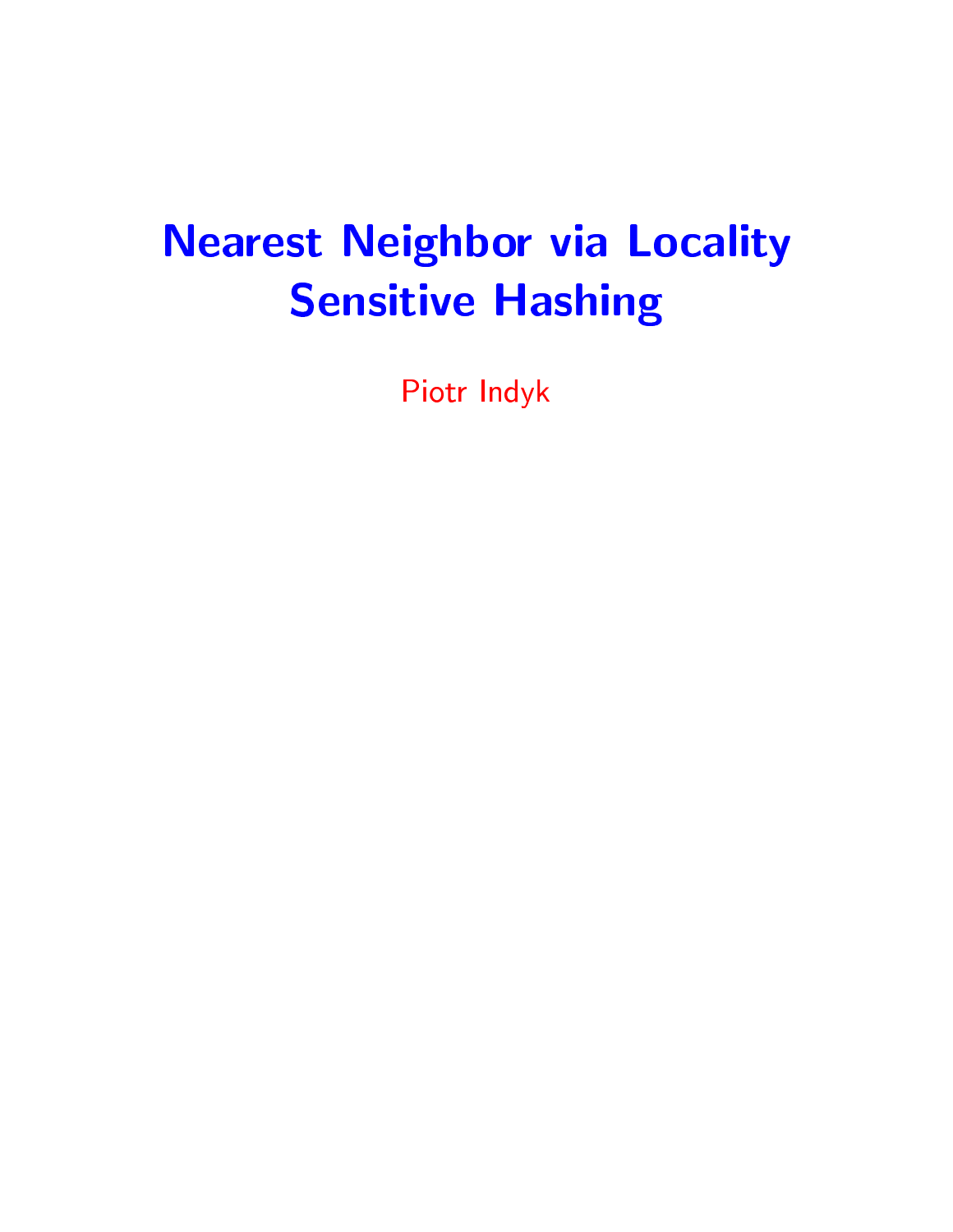### **Set Similarity Business**

Set similarity:  $D(A, B) = \frac{|A \cap B|}{|A \cup B|}$ 

• 
$$
\mathcal{H} = \{h_{\pi} : h_{\pi}(A) = \max_{a \in A} \pi(a)\}
$$

• 
$$
Pr_{h \in \mathcal{H}}[h(A) = h(B)] = D(A, B)
$$

Questions:

- How to deal with  $\pi$  ?
- Can we extend  $D(\cdot)$  to multisets ?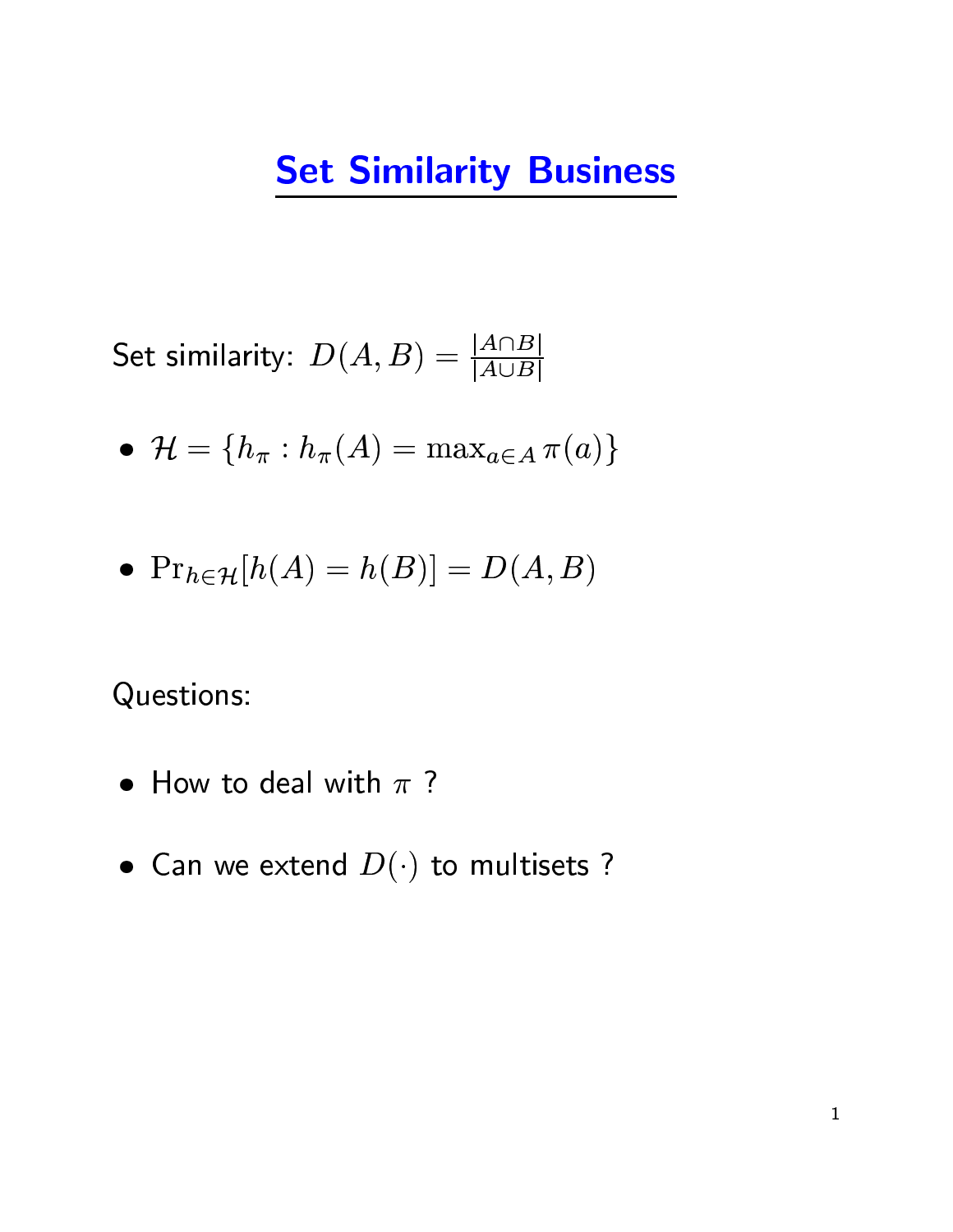### **Permuting The Universe**

- Hash all words to  $U = \{0 \dots u\}$  $(u$  large enough to make collisions unlikely)
- To permute  $U$  we can apply:
	- Linear permutation:  $\pi(x) = ax + b$  mod u,  $a$  and  $b$  random.
		- \* Easy to implement
		- \* Not random enough! E.g.,

$$
Pr[h(\{0\}) = h(\{0 \dots k\})] \approx \frac{\log k}{k}
$$

- Polynomials:  $\pi(x) = a_0 + a_1x_1 + \dots + a_kx^k$  mod u

\* Not permutations

(but can bound the probability of collision)

\* For any  $\epsilon > 0$ , setting  $k = O(\log 1/\epsilon)$  gives

$$
Pr[h(A) = h(B)] = D(A, B) \pm \epsilon |A \cup B|
$$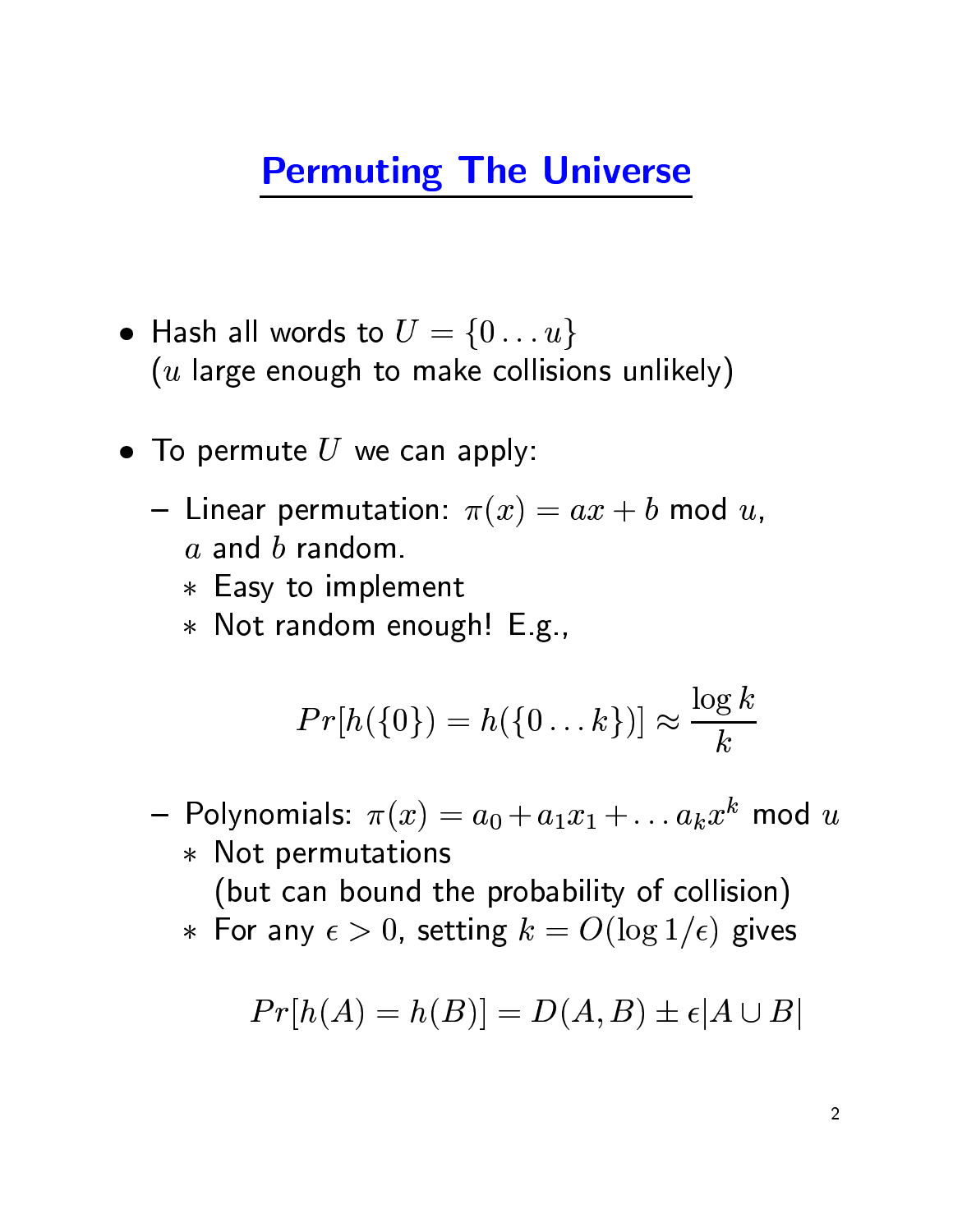### **Extension to Multisets**

Fuzzy logic:

- An occurence of  $x$  in  $A$  has a multiplicity. le. the characteristic function  $\mu_A(x)$  is a non-negative integer
- $\bullet$   $\mu_{A\cup B}(x) = \max(\mu_A(x), \mu_B(x))$
- $\bullet$   $\mu_{A \cap B}(x) = \min(\mu_A(x), \mu_B(x))$

Can extend similarity measure, and the min hashing to multisets.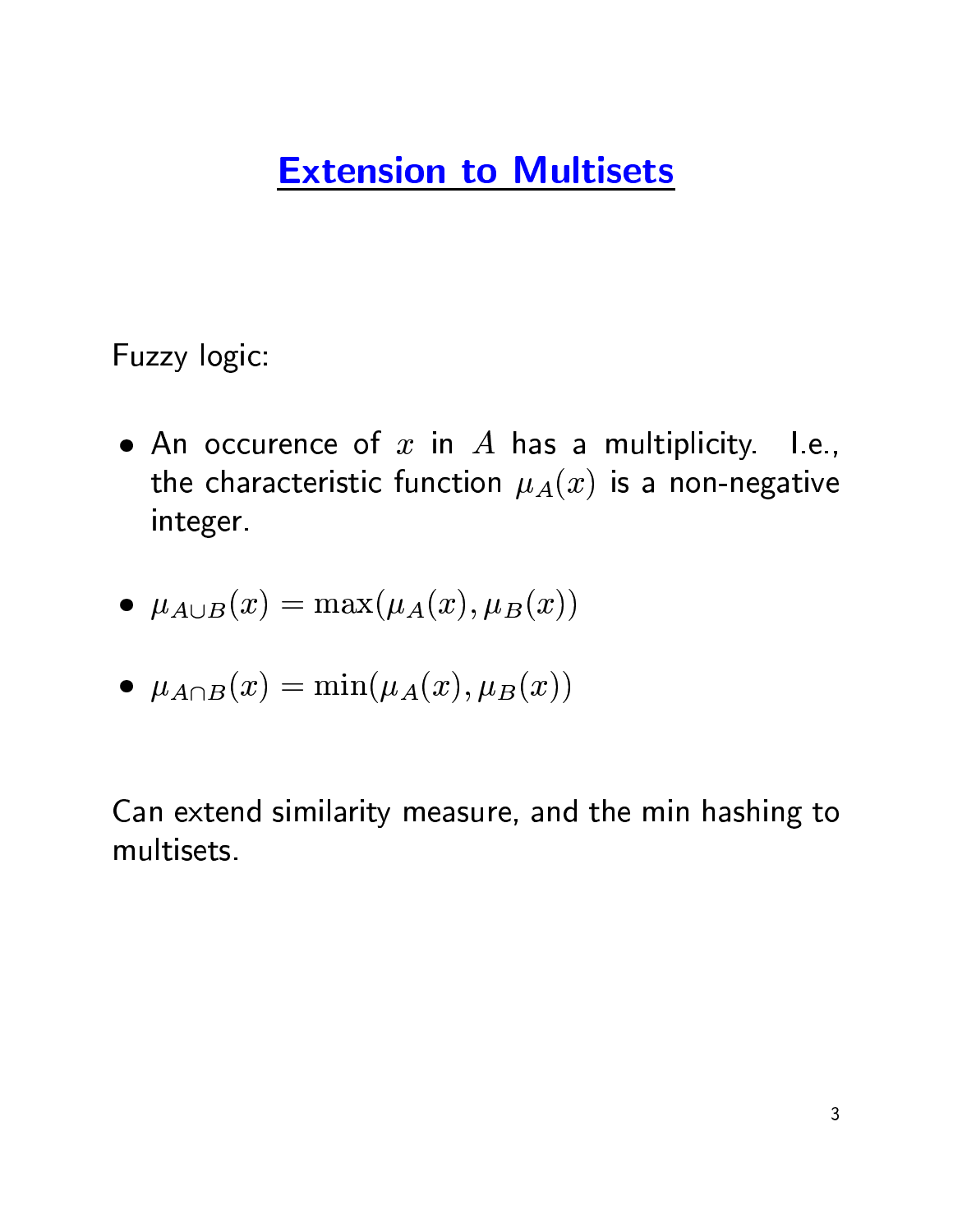## **Near Neighbor**

(Dynamic) Approximate Near Neighbor:

- · insertions/deletions
- if there is a point within distance  $r$  from  $q$ , return some point within distance  $(1 + \epsilon)r$  from q  $(r$  fixed)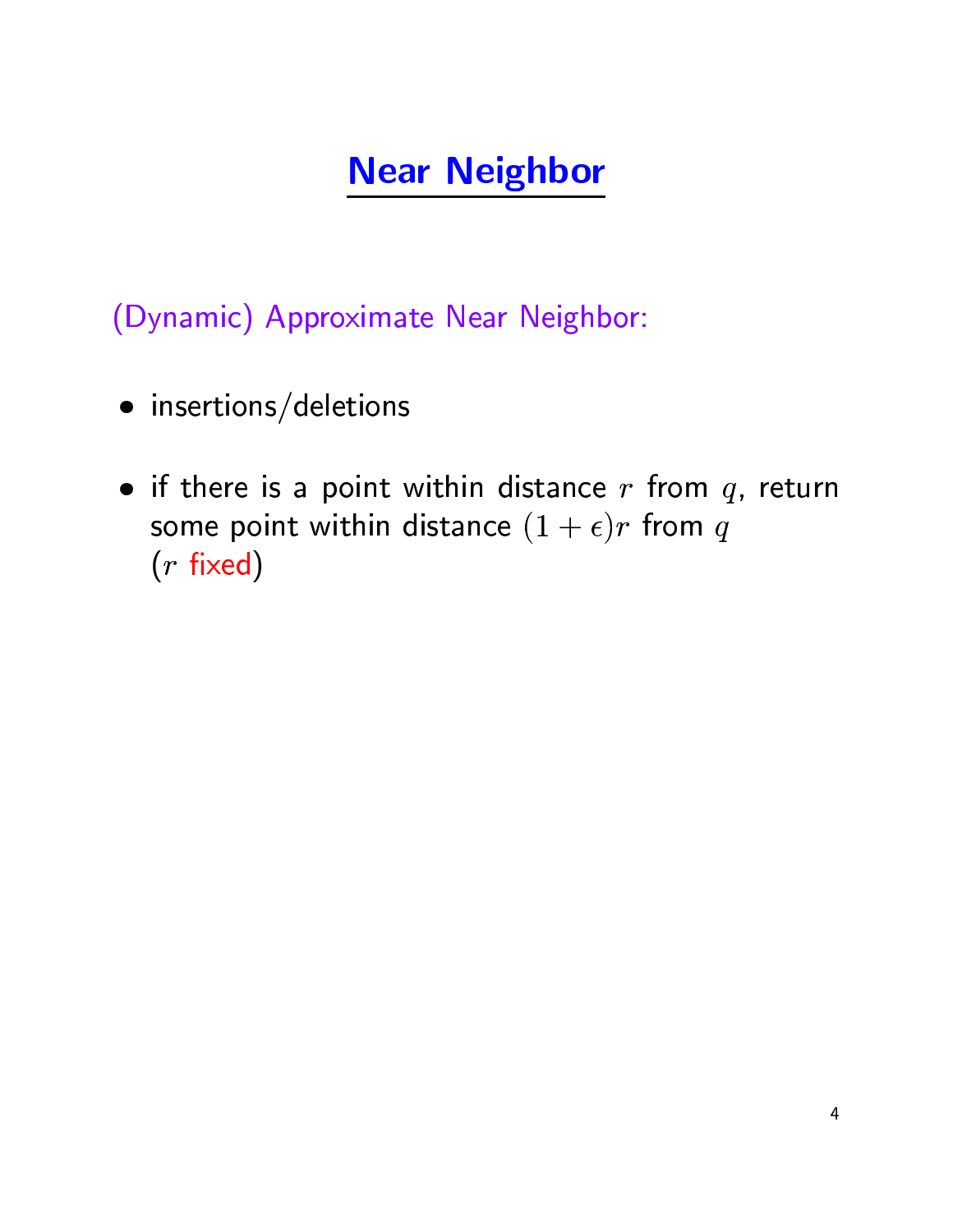### **Locality-Sensitive Hashing**

A family  $\mathcal{H} = \{h : U \rightarrow S\}$  is called  $(r_1, r_2, P_1, P_2)$ -sensitive for D if for any  $q, p \in U$ 

- if  $D(p,q) \leq r_1$  then  $Pr_{\mathcal{H}}[h(q) = h(p)] \geq P_1$ ,
- if  $D(p,q) > r_2$  then  $Pr_{\mathcal{H}}[h(q) = h(p)] \leq P_2$ .

We assume  $P_1 > P_2$  and  $r_1 < r_2$ .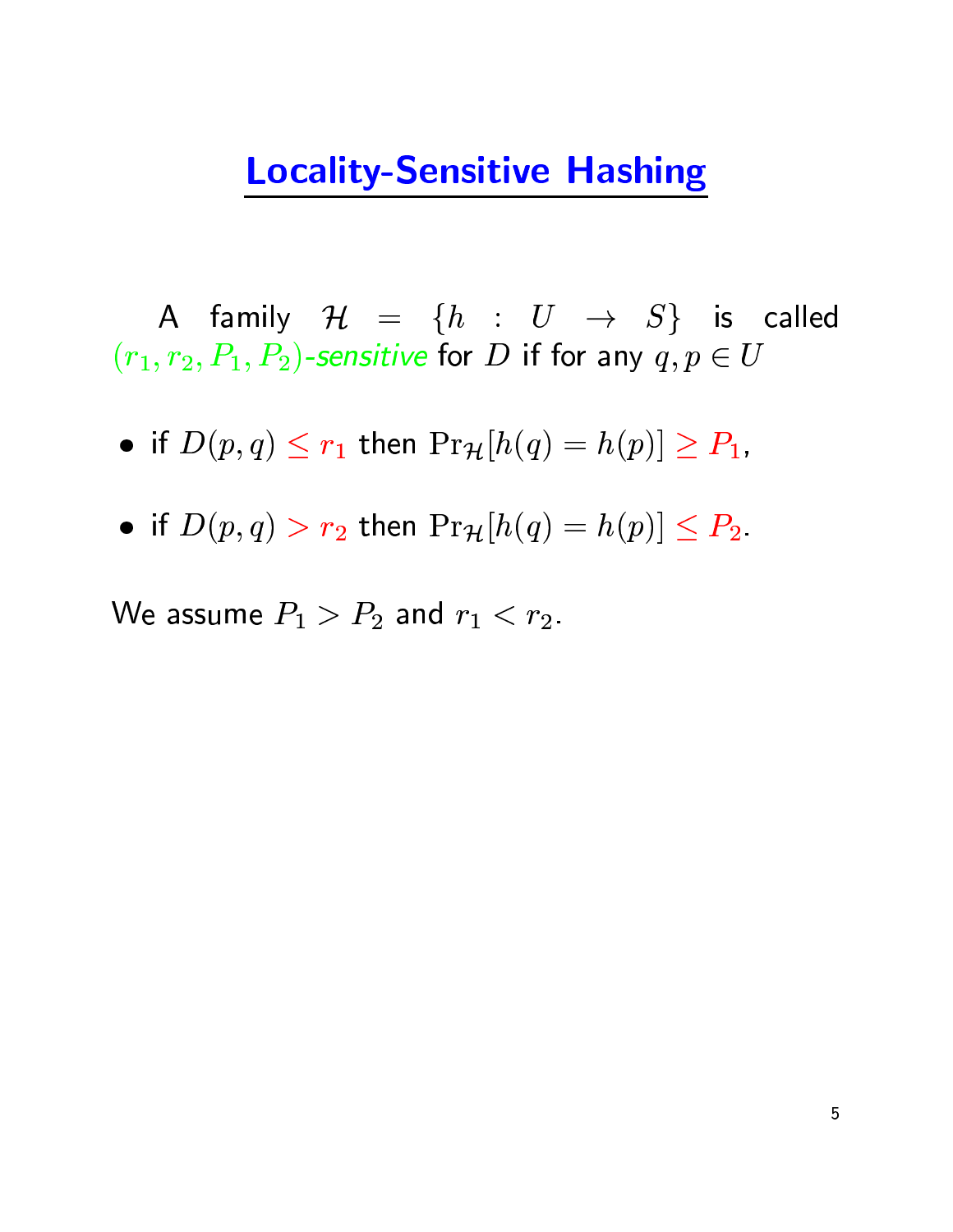### **Examples**

- Hamming metric  $\{0,1\}^d$ :
	- $\mathcal{H} = \{h(b_1 \dots b_d) = b_i, i = 1 \dots d\}$ (i.e., sample one bit at random)

$$
- \Pr_{\mathcal{H}}[h(q) = h(p)] = 1 - D(p,q)/d
$$

- Set similarity:  $D(A, B) = \frac{|A \cap B|}{|A \cup B|}$  $- \mathcal{H} = \{ h_{\pi} : h_{\pi}(A) = \max_{a \in A} \pi(a) \}$ 
	- $\Pr_{h \in \mathcal{H}}[h(A) = h(B)] = D(A, B)$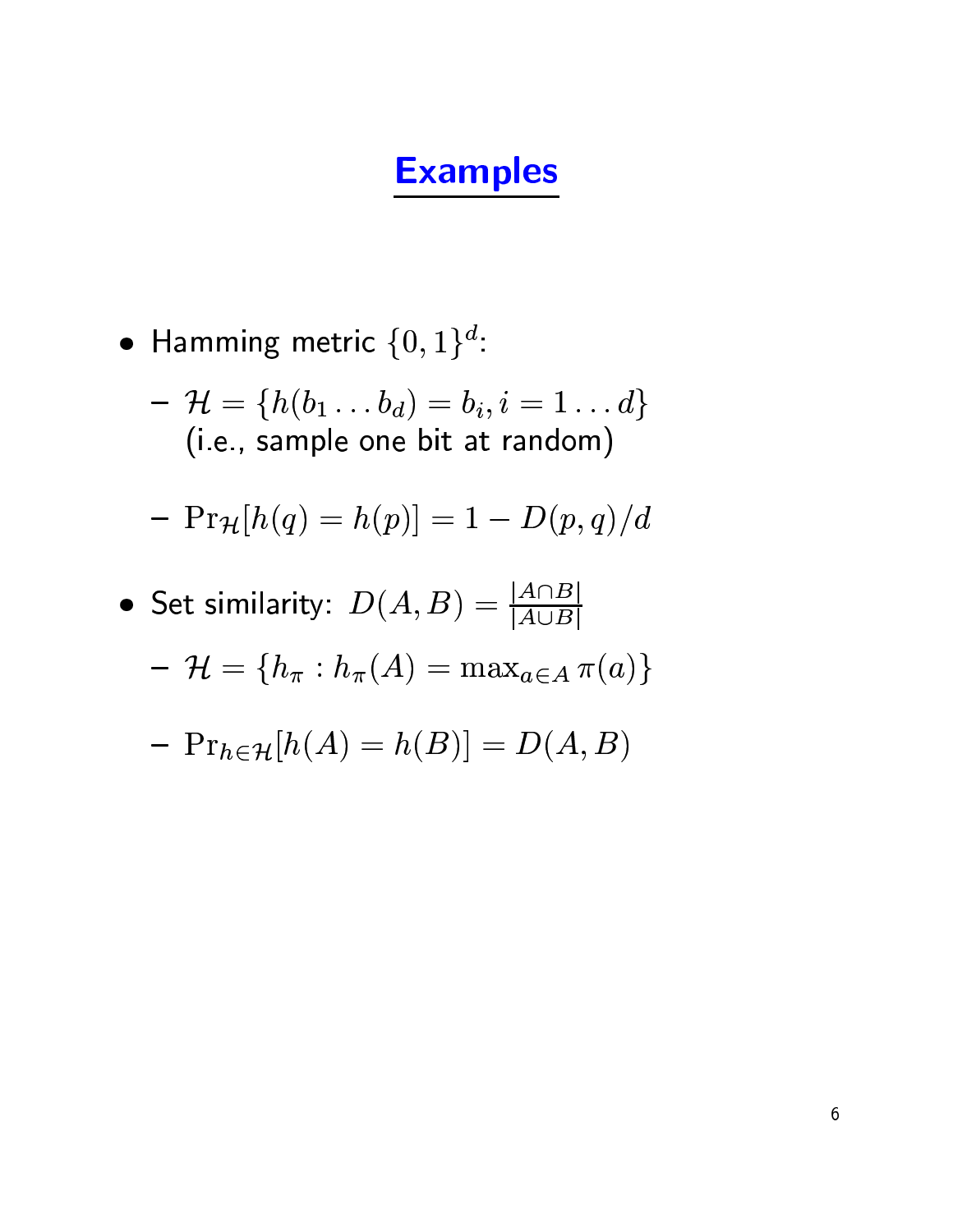### **Multi-index Hashing**

To solve NN with parameters  $\epsilon, r$  set  $r_1 = r$ ,  $r_2 = (1+\epsilon)r$ 

Define  $\mathcal{G} = \{g | g(p) = h_1(p) \cdot h_2(p) \dots h_k(p)\}\$ 

(for Hamming metric - sample  $k$  random bits)

Preprocessing: prepare indices for  $q_1, \ldots, q_l$ 

Add p: store p in buckets  $g_1(p), \ldots, g_l(p)$ Delete p: remove p from buckets  $g_1(p), \ldots, g_l(p)$ 

Query: check  $g_1(q) \ldots g_l(q)$  and report the closest among first (say)  $3l$  points

Time:  $O(dl)$ Storage:  $O(dn + nl)$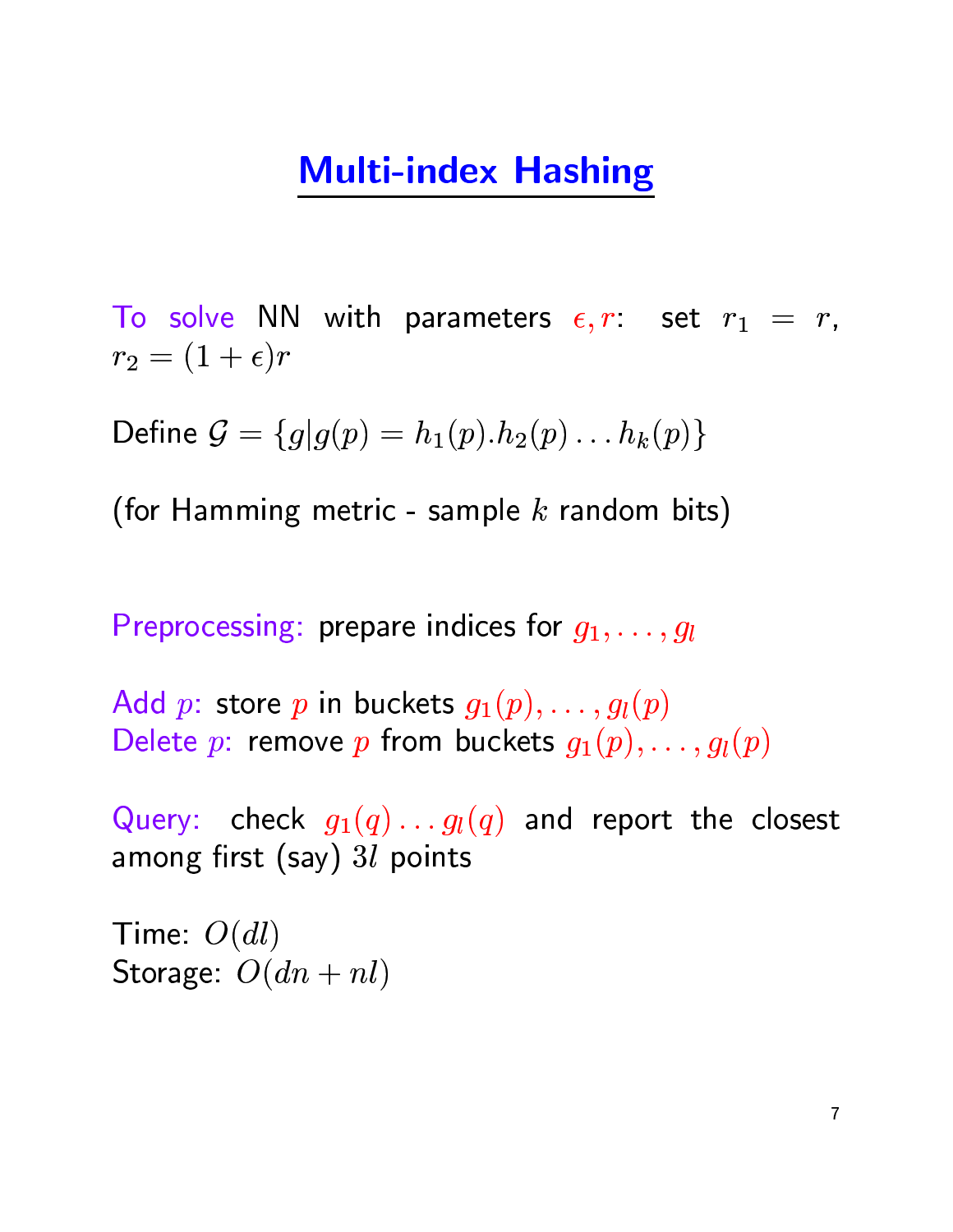

| o i         |            | $\bullet$ $\bullet$<br>$\bullet$ | $\bullet$ |
|-------------|------------|----------------------------------|-----------|
|             | $\sqrt{2}$ |                                  |           |
| $ \bullet $ |            | $\bullet$                        | $\bullet$ |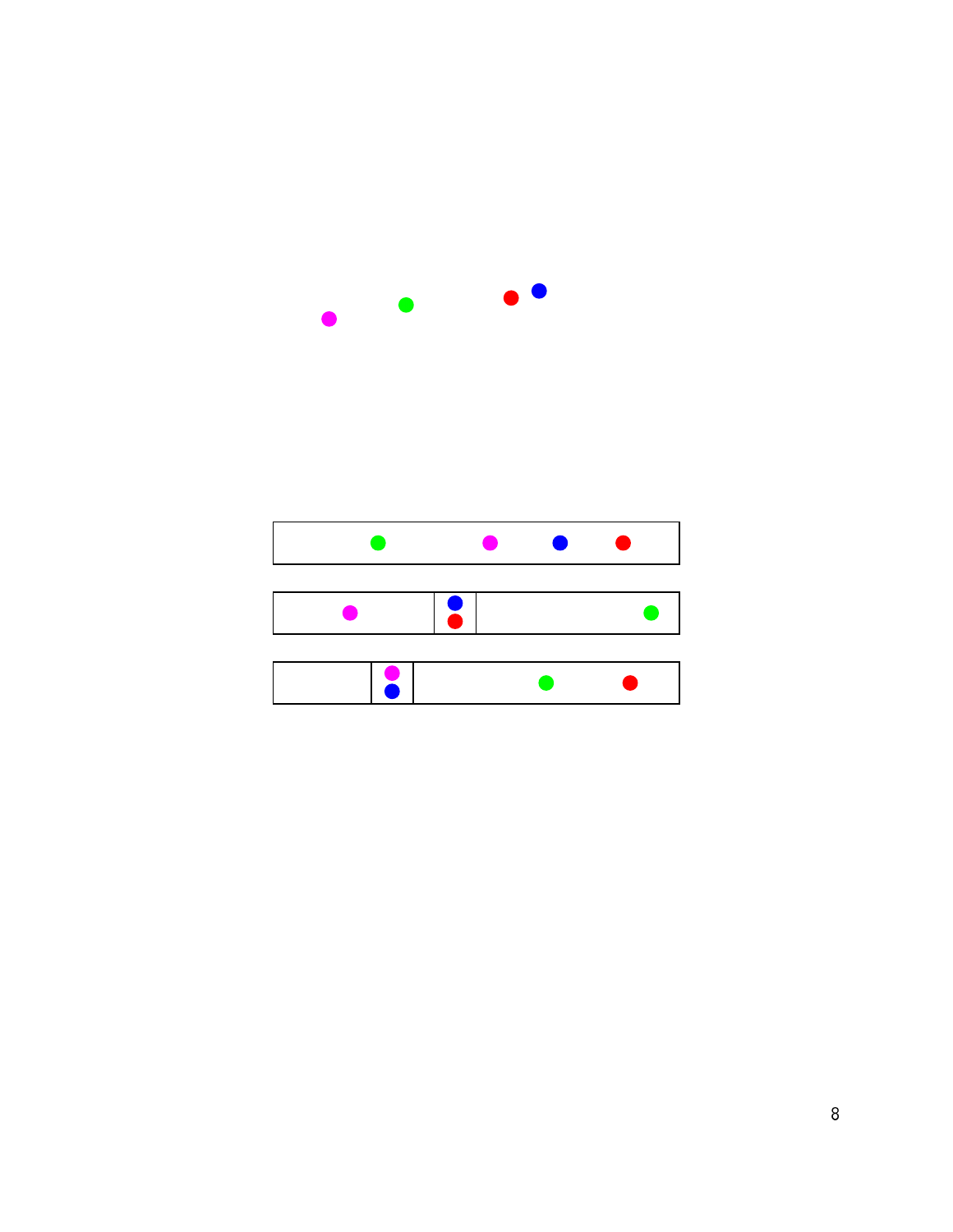### **LSH: analysis**

Question: How many indices  $l$  do we need?

Theorem: Setting  $l = n^{\rho}$  for  $\rho = \frac{\log 1/P_1}{\log 1/P_2}$  is sufficient with constant probability.

(Hamming metric  $\Rightarrow$   $\rho = 1/(1 + \epsilon)$ )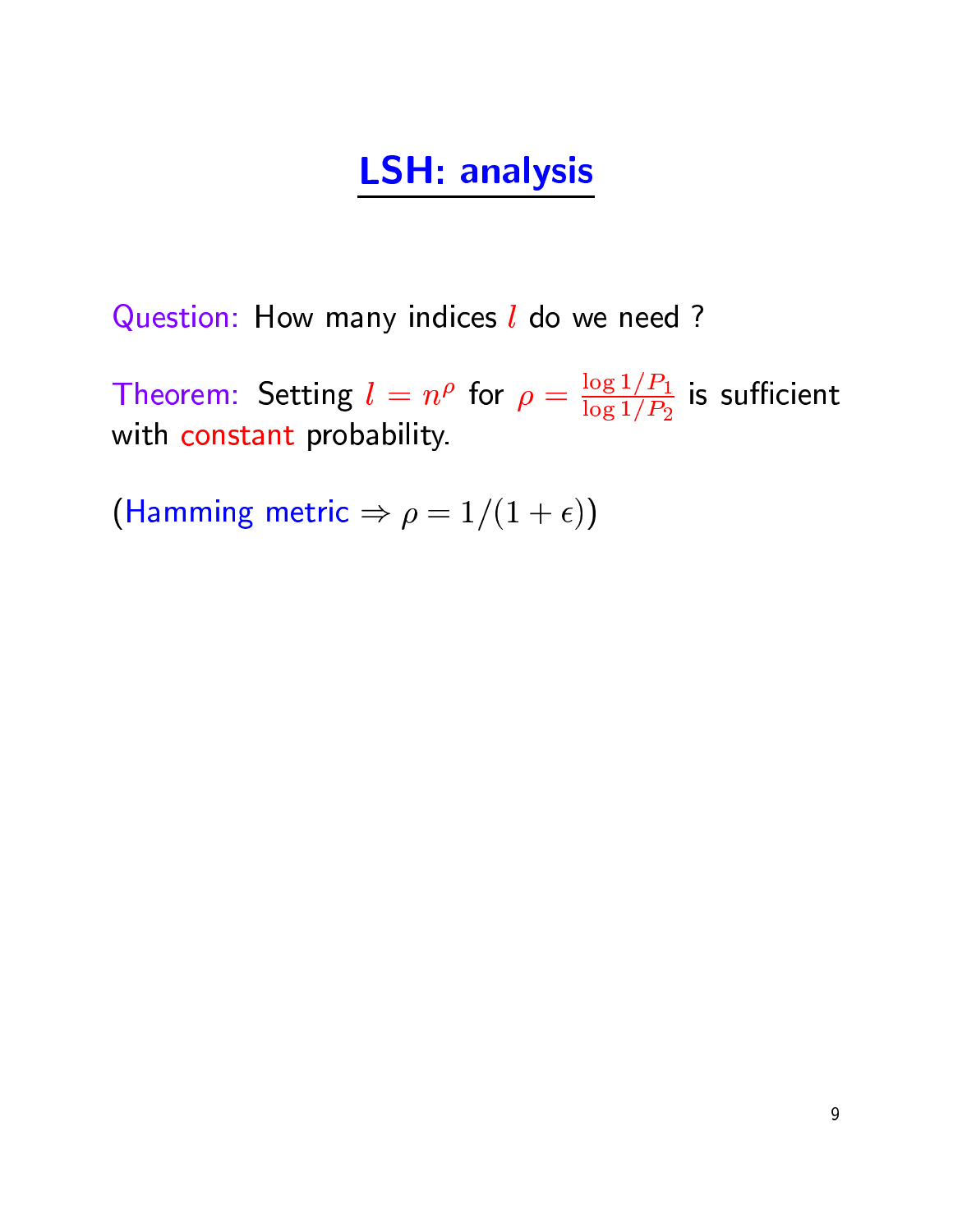

**10**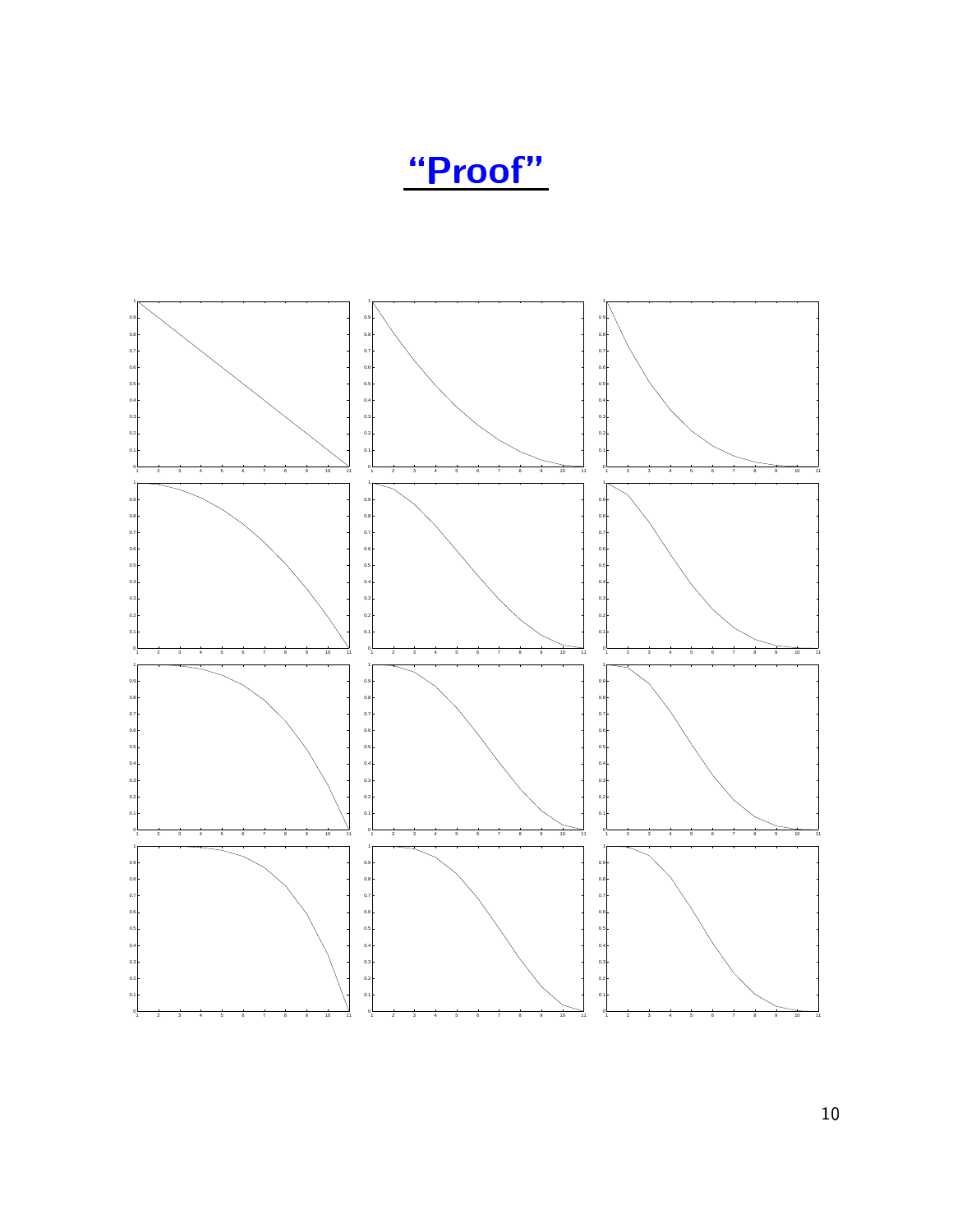### **LSH: Proof**

#### Define:

- $p^*$  a point s.t.  $D(q, p^*) \leq r$
- FAR $(q)$  all p s t  $D(q, p) > (1 + \epsilon)r$
- BUCKET<sub>j</sub> $(q)$  all p s t  $g_j(p) = g_j(q)$

Events:

- $E_1$ :  $\sum_{i=1}^l | \mathsf{FAR}(q) \cap \mathsf{BUCKET}_j(q) | \leq 3l$
- $E_2$ :  $g_j(p^*) = g_j(q)$  for some  $g_j$ ,  $1 \leq j \leq l$

Will show:  $Pr[\overline{E_1}] < 1/3$  and  $Pr[\overline{E_2}] < 1/e < 1/2$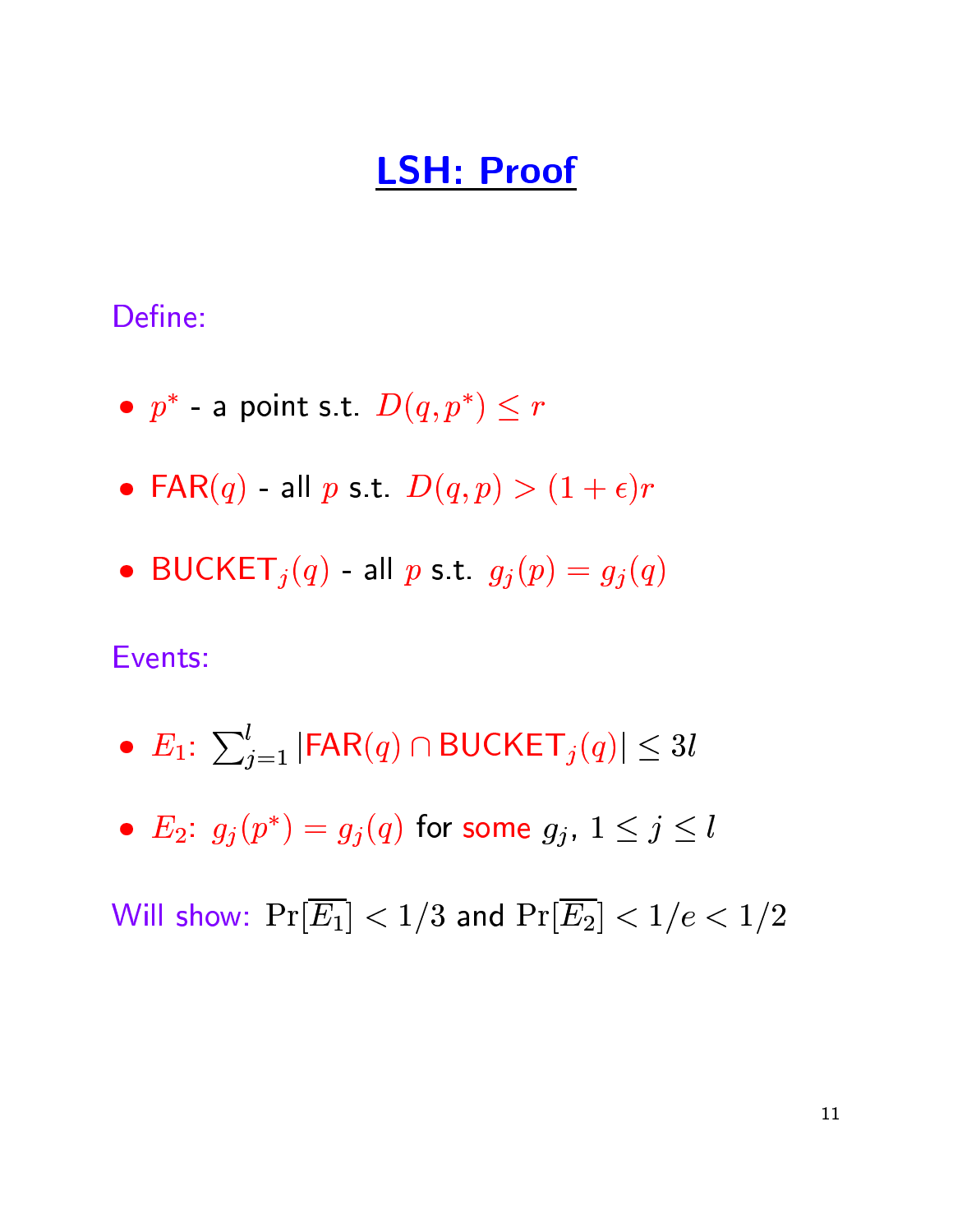### **Proof: Bad collisions**

Let  $p \in \text{FAR}(q)$ . Then

 $\Pr[p \in \mathsf{BUCKET}_i(q)] \leq P_2^k$ 

For  $k = \log_{1/P_2} n$ 

 $\Pr[p \in \mathsf{BUCKET}_j(q)] \leq P_2^{\log_1/P_2 n} = 1/n$ 

#### **Thus**

 $E[$ FAR $(q) \cap BUCKET_j(q)$  $\leq n \cdot 1/n = 1$ 

$$
E[\sum_{j=1}^{l}|\mathsf{FAR}(q)\cap\mathsf{BUCKET}_{j}(q)|]\leq l
$$

By Markov inequality

$$
\Pr[\sum_{j=1}^l | \mathsf{FAR}(q) \cap \mathsf{BUCKET}_j(q) | > 3l] = \Pr[\overline{E_1}] \leq 1/3
$$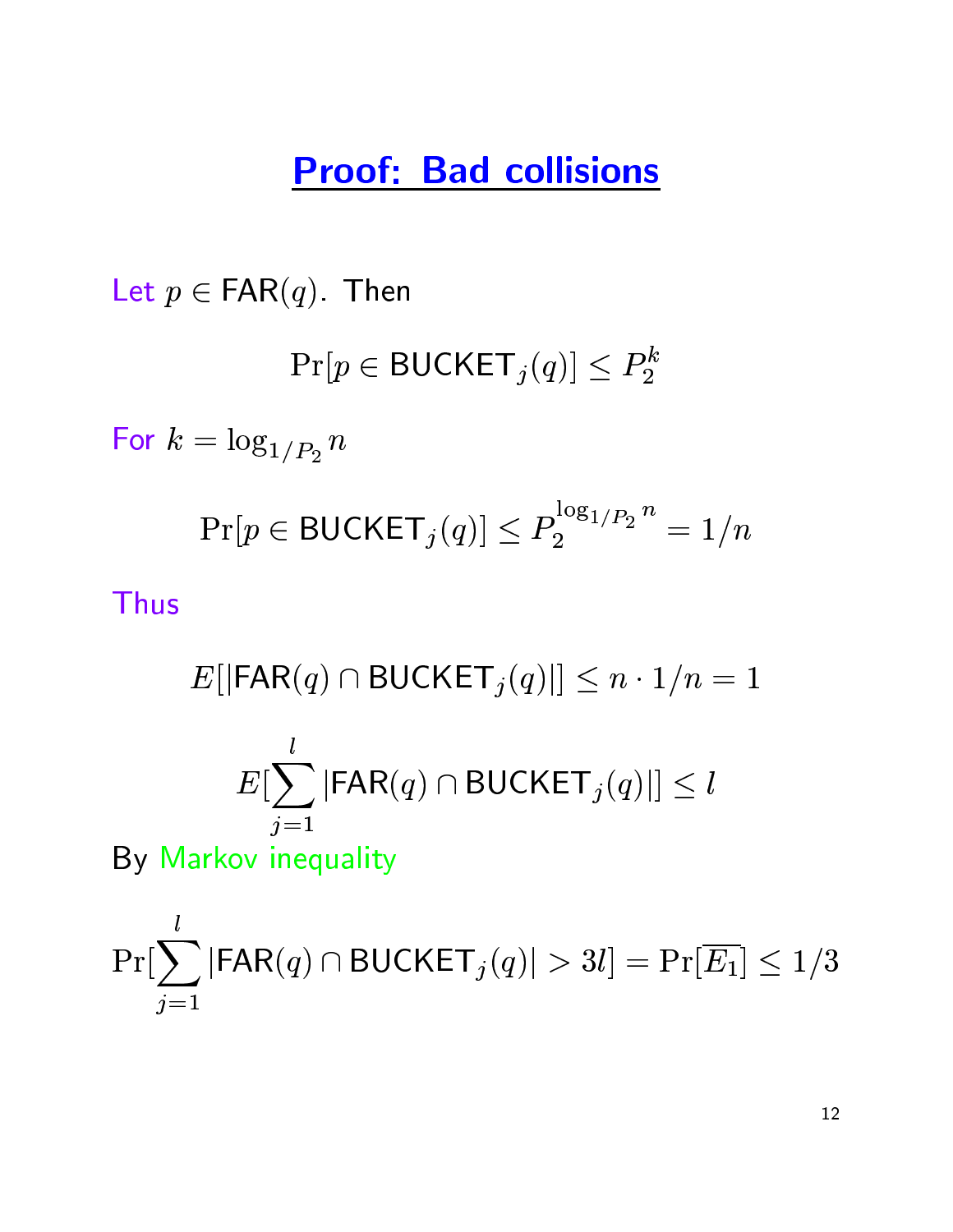### **Proof: Good collisions**

For any  $g_j$ :

 $\Pr[g_j(p^*) = g_j(q)] \geq P_1^k = P_1^{\log_{1/P_2} n} = n^{-\frac{\log_{1/P_1} n}{\log_{1/P_2} n}} = n^{-\rho}$ 

For  $l = n^{\rho}$  we have

$$
\Pr[\overline{E_2}] \le (1 - \Pr[g_j(p^*) = g_j(q)])^l
$$
  
\n
$$
\le (1 - n^{-\rho})^{n^{\rho}}
$$
  
\n
$$
\le 1/e
$$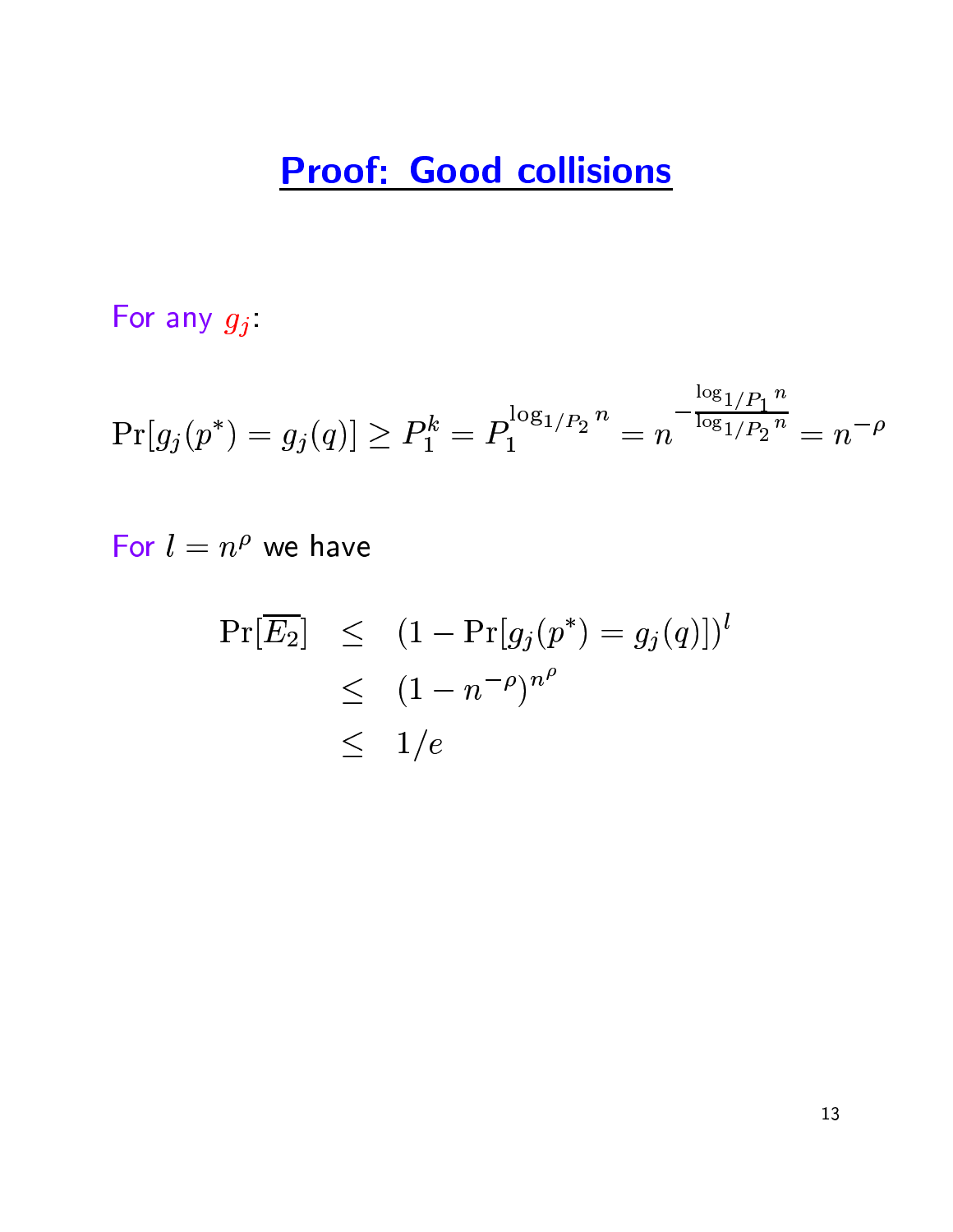## **Web clustering**

Goal: similarity search/clustering of the Web.

Problem: Huge data set !

Known approaches:

- detecting near-replicas [Broder-Glassman-Manasse-Zweig'97]
- · link-based methods [Dean-Henzinger'99, Clever]



Would like to find pages with similar content based on text information (e.g., containing similar words).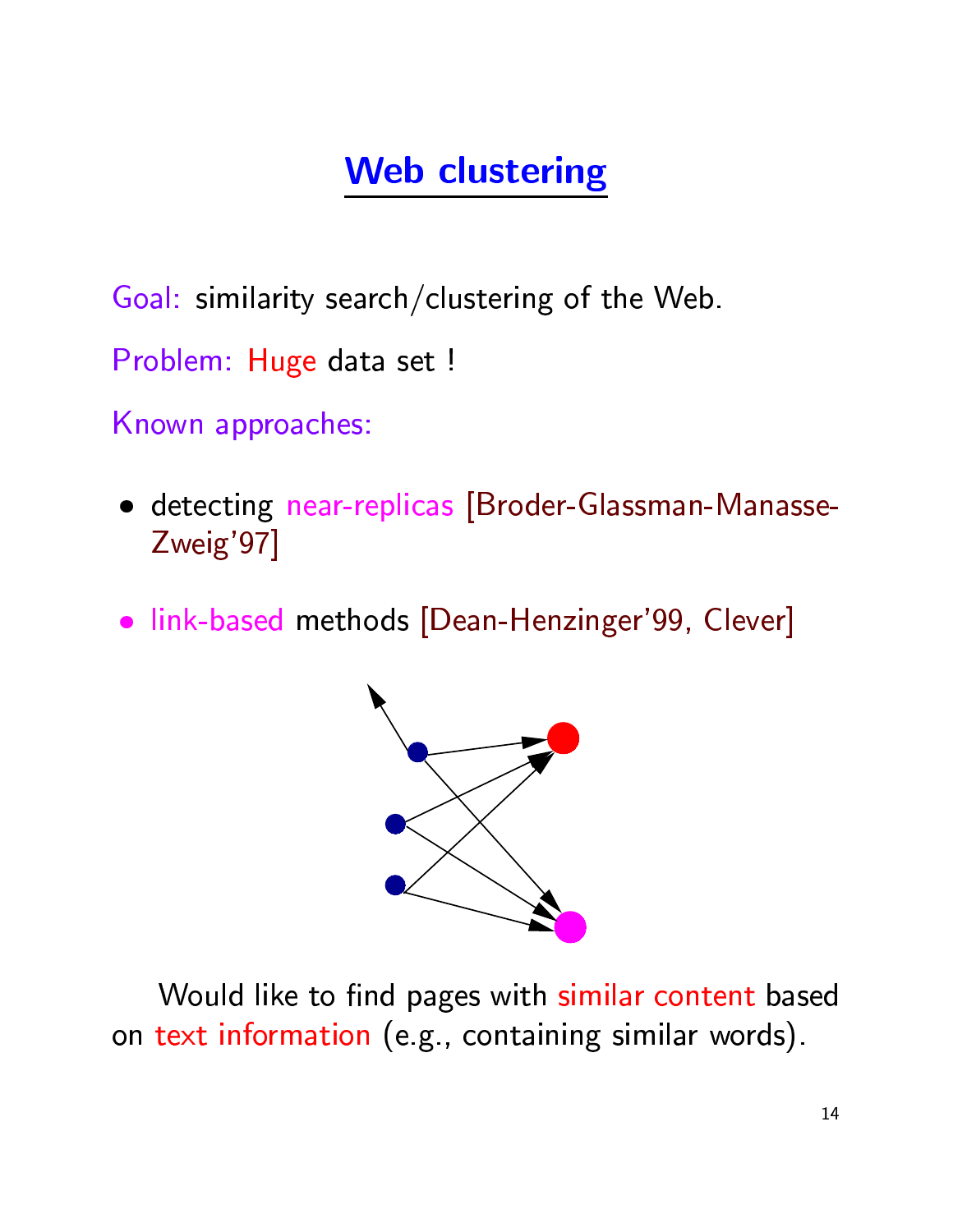### **Approach**

• web page  $P \to a$  set A of tuples of words:

 $P =$  "This is an example web page"

 $A = \{$  "this is an", "is an example", ... }

• compare  $A$  and  $B$  by using

$$
D(A,B) = \frac{|A \cap B|}{|A \cup B|}
$$

- clustering  $(\approx$  S-LINK):
	- take all pairs of similar documents
	- compute connected components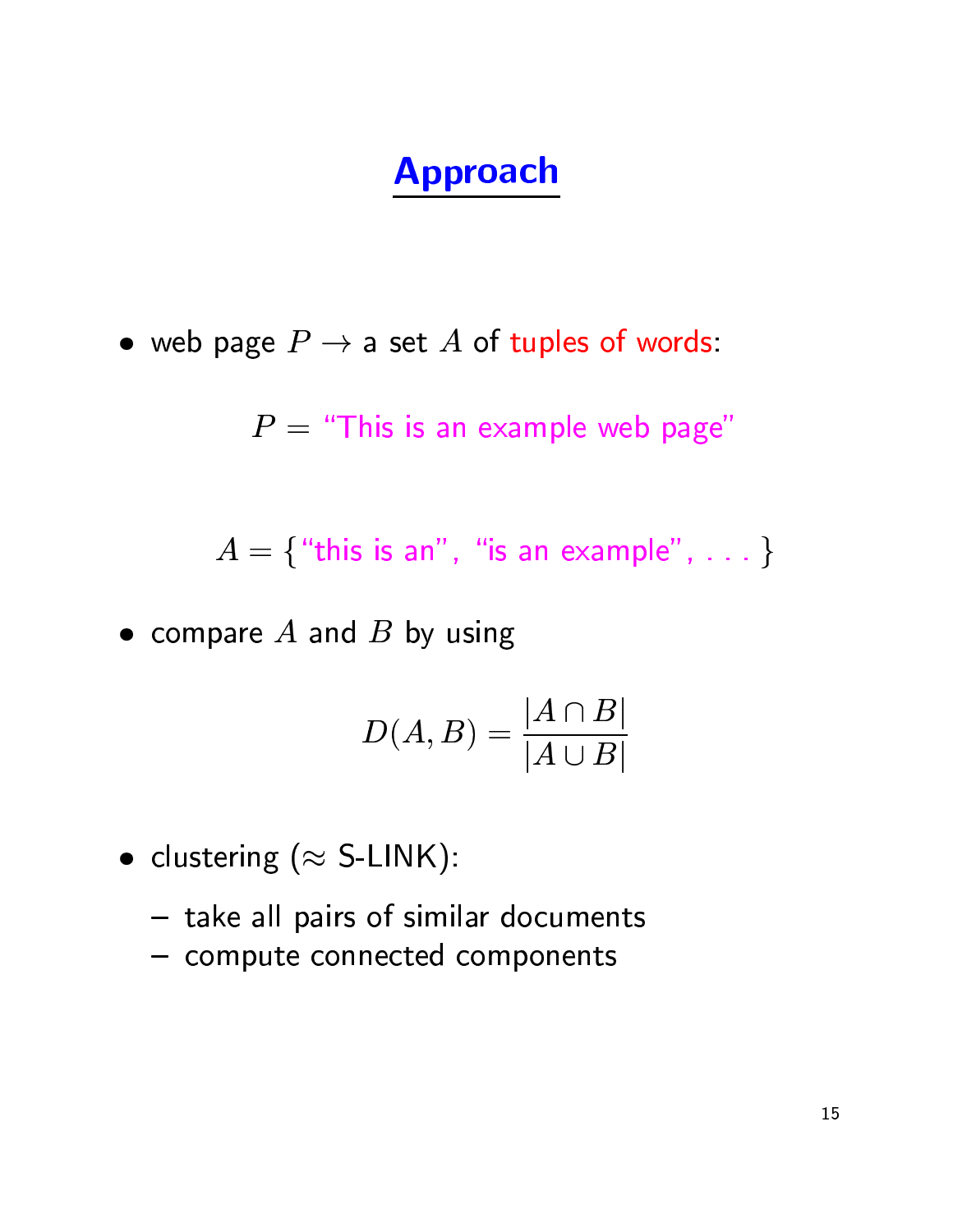## **Algorithms**

- $\bullet$  [BGMZ'97]:
	- consistent sampling of tuples
	- finding all intersecting pairs  $\langle A, B \rangle$
	- filtering
	- performance (for 30 M pages) :
		- \* 10-tuples:  $\approx 2 \cdot 10^{10} B$
		- \* 1-tuples:  $\approx 10^{15}B^*$
- LSH (for 25 M pages):
	- 67 indices, 300 MB per index
	- $-$  essentially same time for 10-tuples
	- most important: same for 1-tuples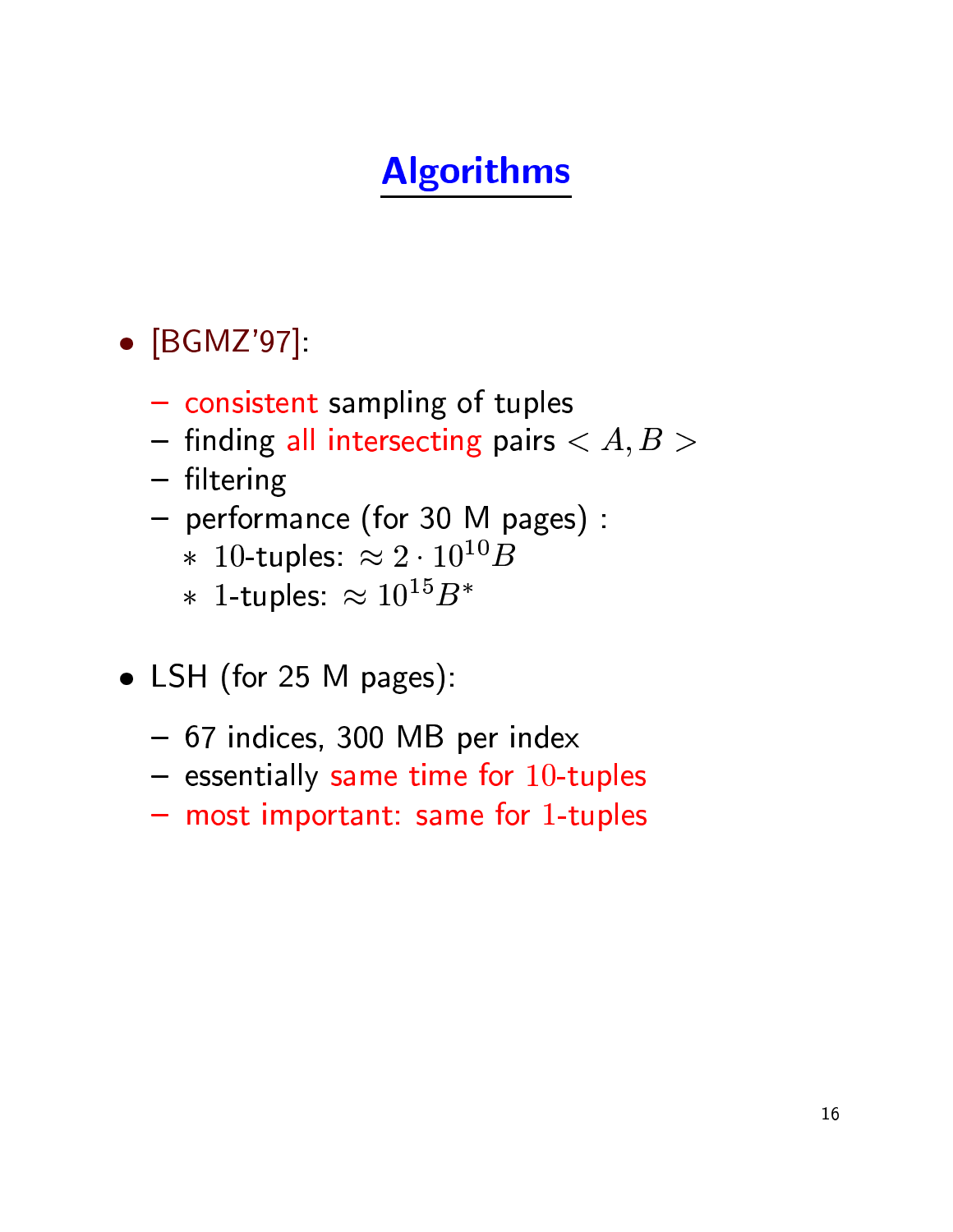## **Syntactic Approach: Algorithm**

- $\bullet$  tuple size = 10
- $\bullet$  10-tuples of words
- · algorithm:
	- sample (consistently) 1:25 tuples
	- $-$  list all

#### $<$  DOC<sub>1</sub>, DOC<sub>2</sub>, TUPLE  $>$

- s.t.  $TUPLE$  appears in both  $DOC_{1}$  and  $DOC_{2}$
- group  $\langle , \rangle$  according to  $\langle DOC_1, DOC_2, \cdot \rangle$
- $-$  compute the intersections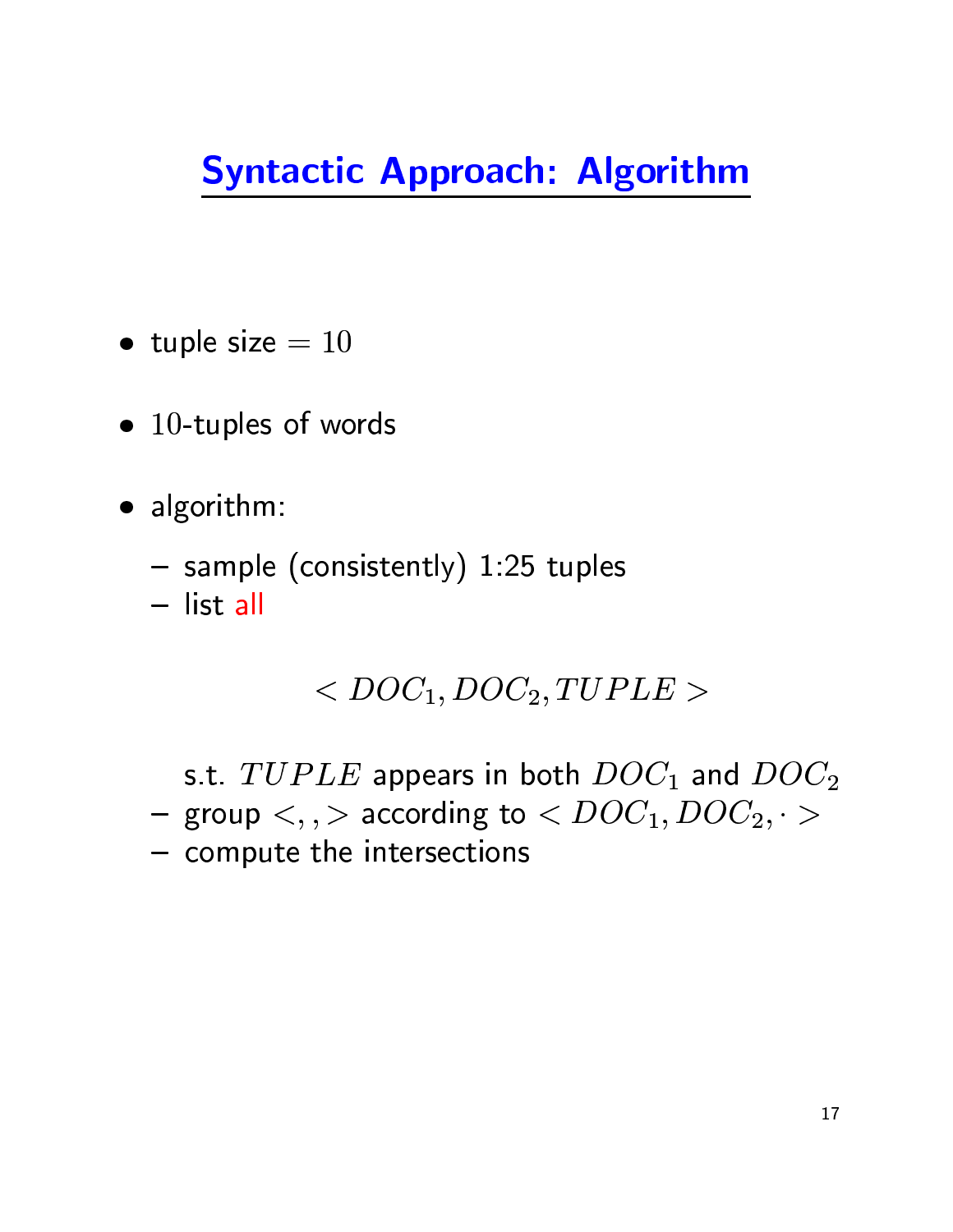## A bonus "war story"

The aforementioned project did not proceed without problems.

Problem: the home page of colleague's advisor got clustered with:

- assorted pornography
- web pages on alcohol abuse

Problem II: our algorithm was provably correct, i.e., probability of failure was one in a million (we calculated it exactly).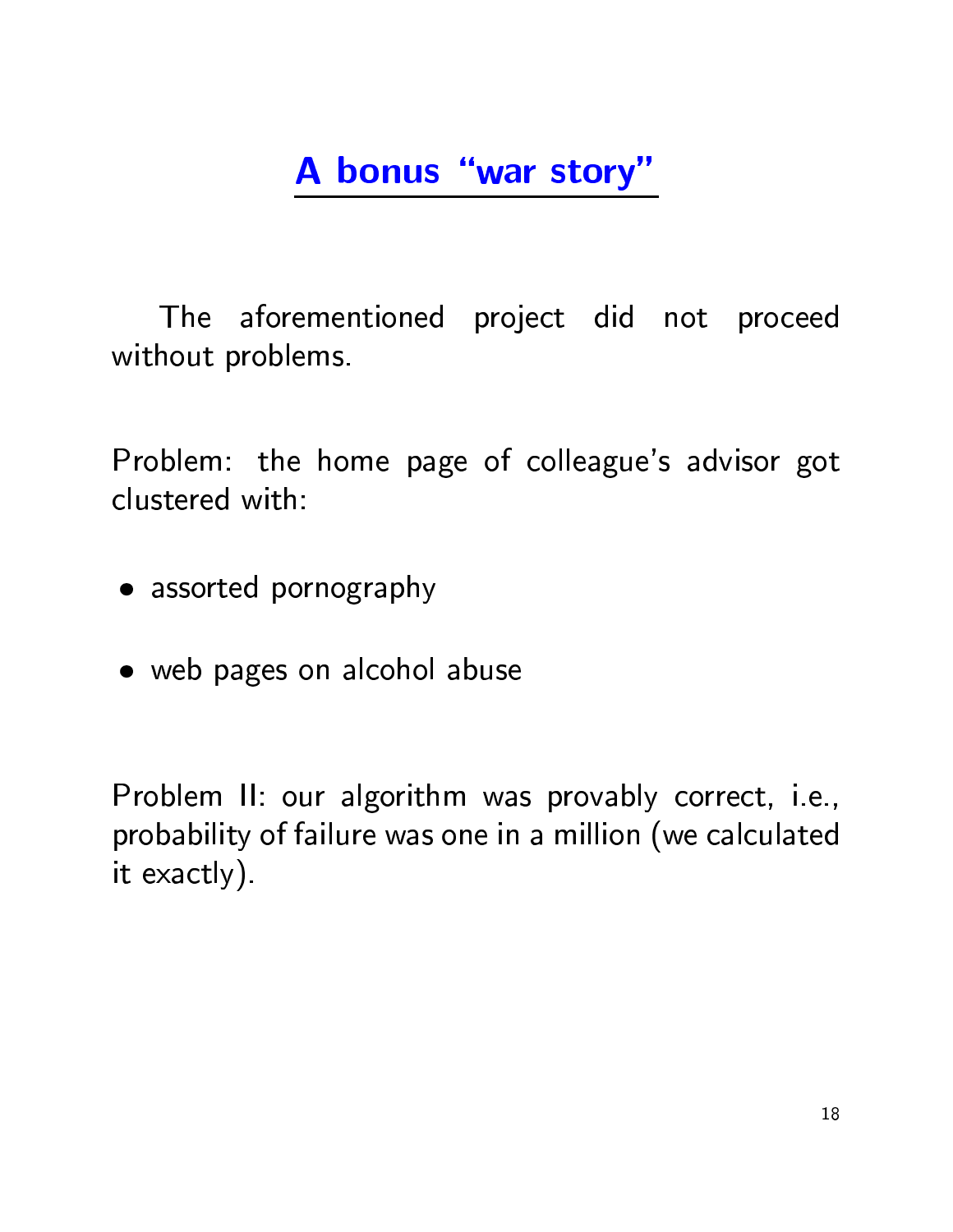### **What happened?**

- $x$  a word (really, word's "signature", but ignore that)
- We used hash function  $h(x) = (ax \mod P)$  mod  $2^8$ 
	- $-P = 2^{64} 57$  (more or less)
	- $a$  randomly chosen
- For various reasons,  $x$  divisible by 8 always (we were sampling 1 in 8 words)
- Implementation bug: forgot to use long long int  $\Rightarrow$  $\overline{ax}$  was computed modulo  $2^{64}$  (rounding)
- mod P had almost always no effect, since  $P \approx 2^{64}$
- x divisible by  $8 \Rightarrow (ax)$  divisible by  $8 \Rightarrow (ax)$  mod  $2^8$ divisible by 8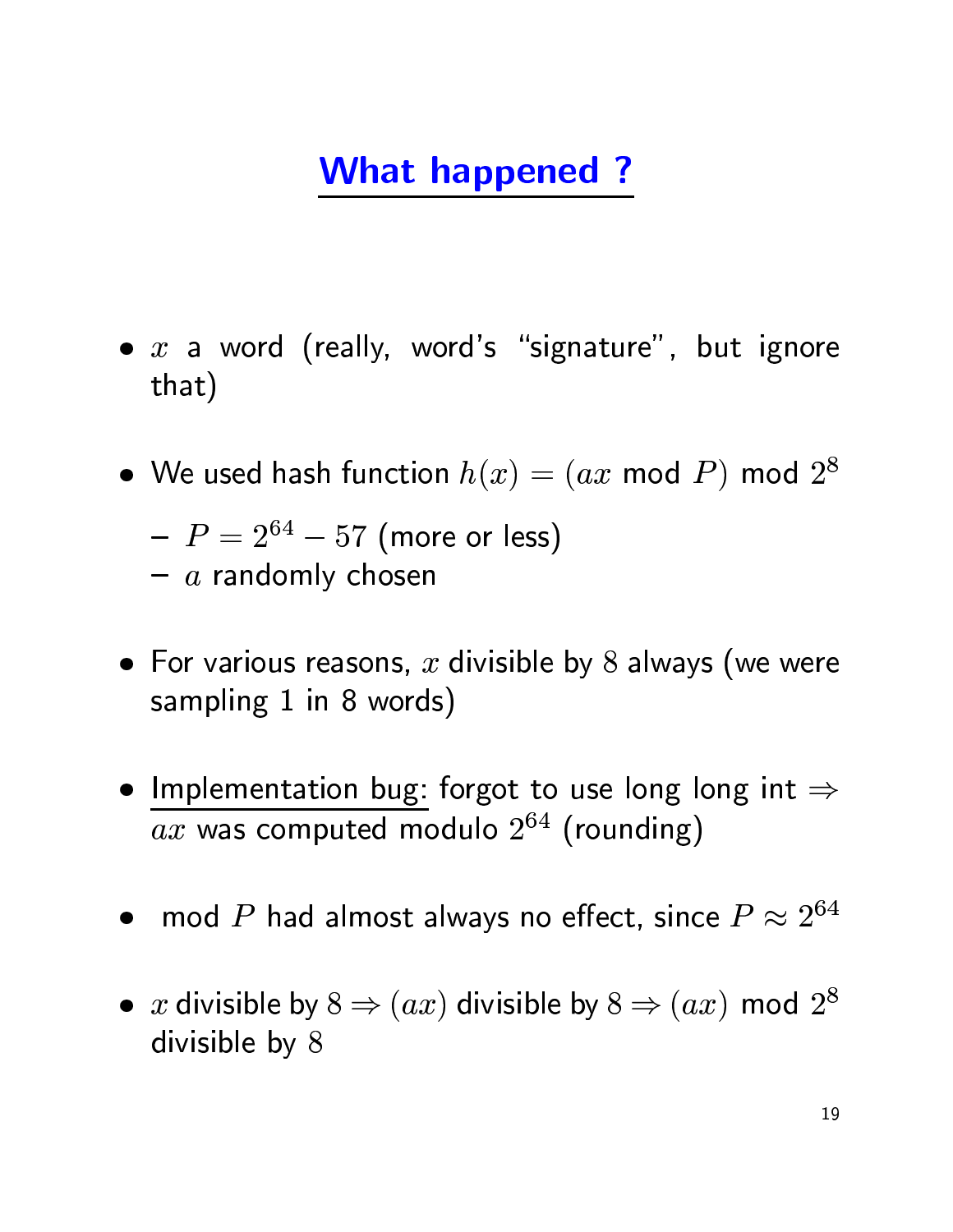- 3 lowest bits of  $h(x)$  were almost always 0, so the actual range size was  $2^5$ , not  $2^8$
- · Enough for unexpected word collisions to occur...

Moral: do your hashing well, or you might never graduate.